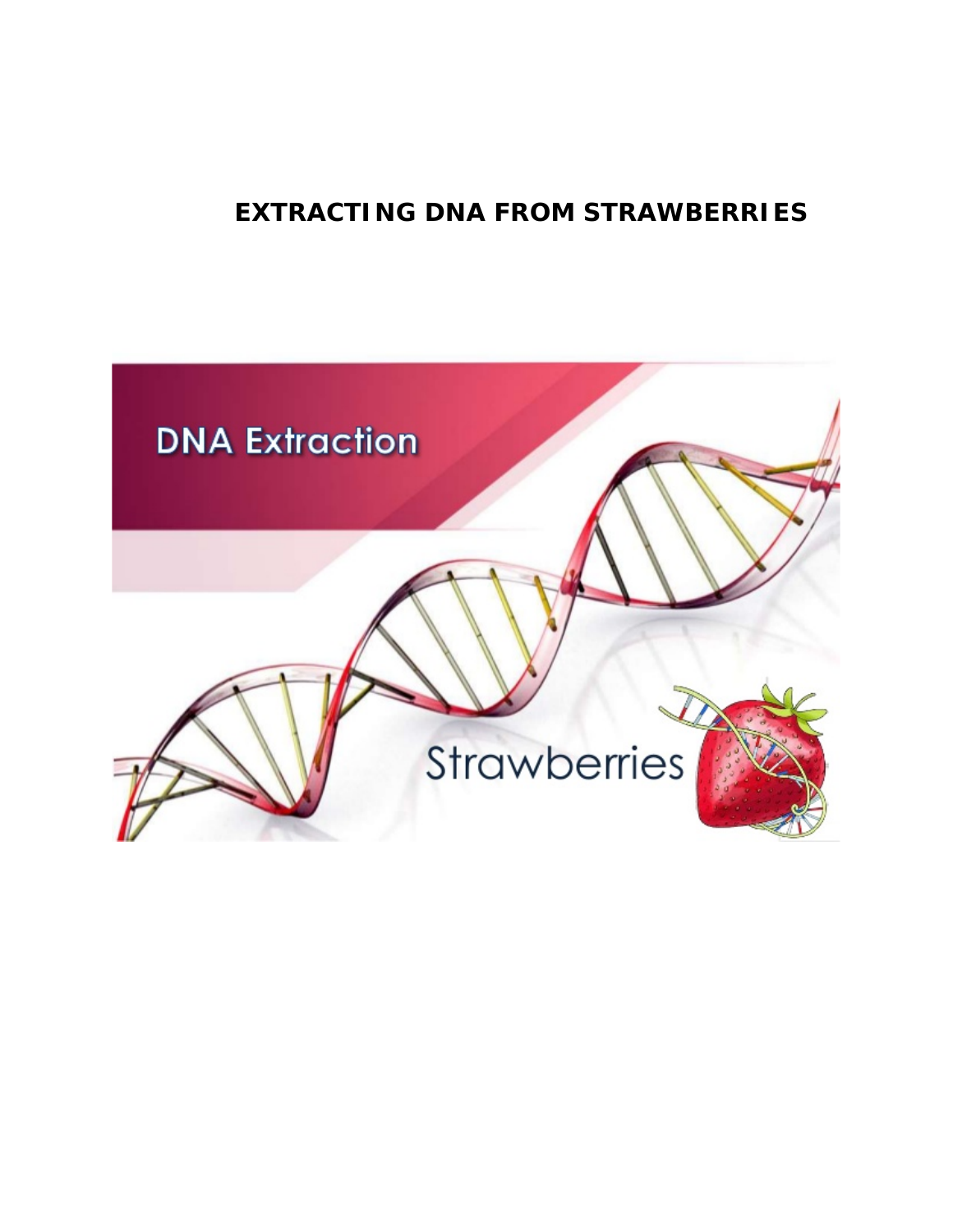#### **Introduction:**

 DNA, or deoxyribonucleic acid, is the hereditary material in humans and almost all other organisms. There are obvious differences between plants and animals, but at the chemical level the cells of all plants and all animals contain double helix DNA, and same four chemical building blocks called Nucleotides. What makes these plants and animals different are how these four nucleotides in DNA are arranged. It is their sequence which determines which proteins are made, and the information they encode decides the fate of the organism whether to produce scales or leaves; legs or a stalk.

 To obtain a DNA from a cell, Scientists typically rely on one of many DNA extraction kits available from biotechnology companies. For DNA extraction, detergent is used to lyse the cell so that DNA is released into the solution. Then alcohol is added to cause the DNA to precipitate out. Strawberries are chosen for this particular experiment because strawberry cell has eight copies of the genome, and it would be easier to extract the DNA since it is a lot per cell whereas most of the organisms would only have one genome copy per cell.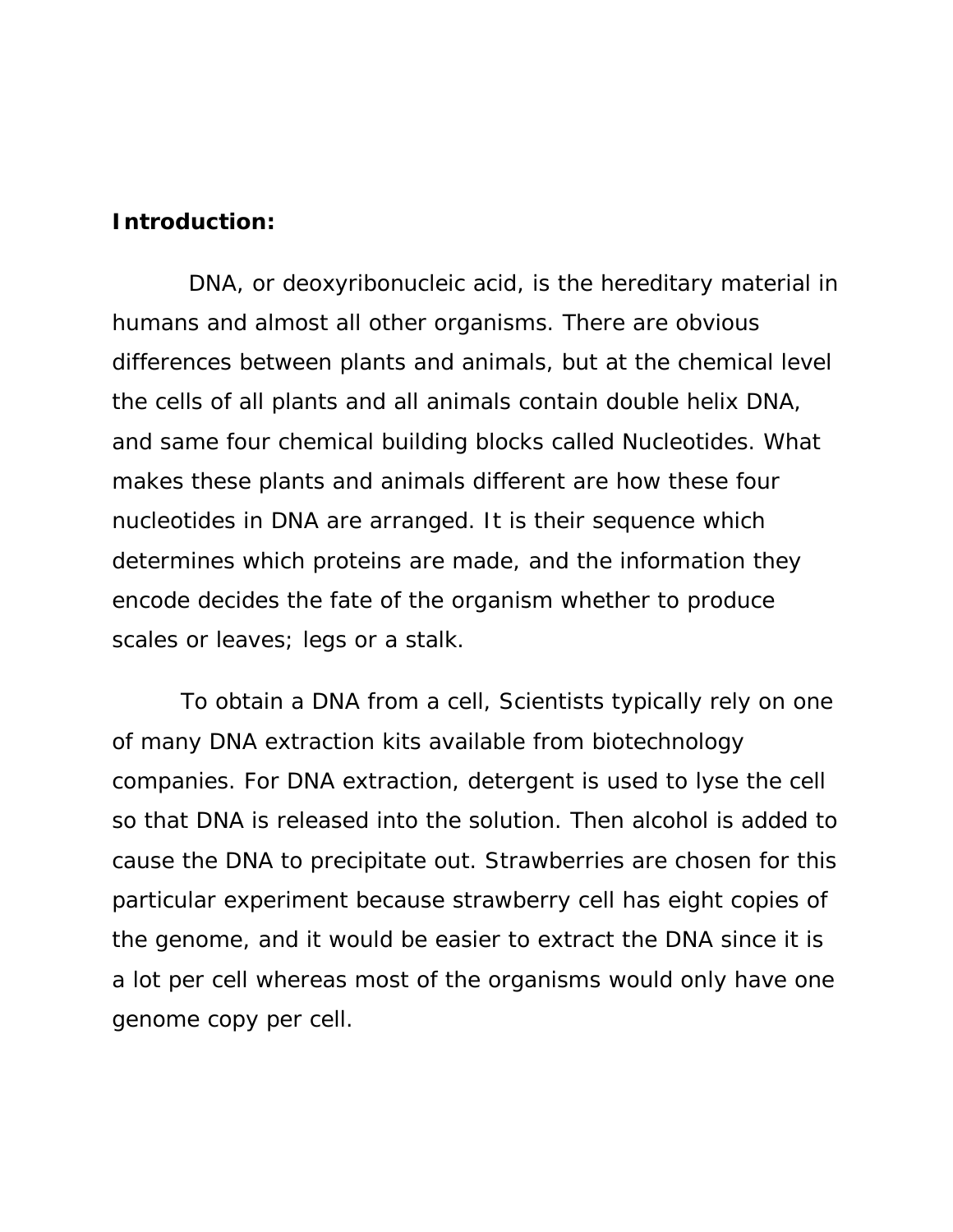### **Materials:**

Rubbing alcohol

Measuring cup

Measuring spoons

Salt

**Water** 

Dishwashing liquid (for hand-washing dishes)

Glass or small bowl

**Cheesecloth** 

Funnel

Tall drinking glass

Three strawberries

Resealable plastic sandwich bag

Small glass jar

Bamboo skewer

# **Preparation**

- Chill the rubbing alcohol in the freezer.
- Mix one half teaspoon of salt, one third cup of water and one tablespoon of dishwashing liquid in a glass or small bowl. Set the mixture aside. (This is your extraction liquid)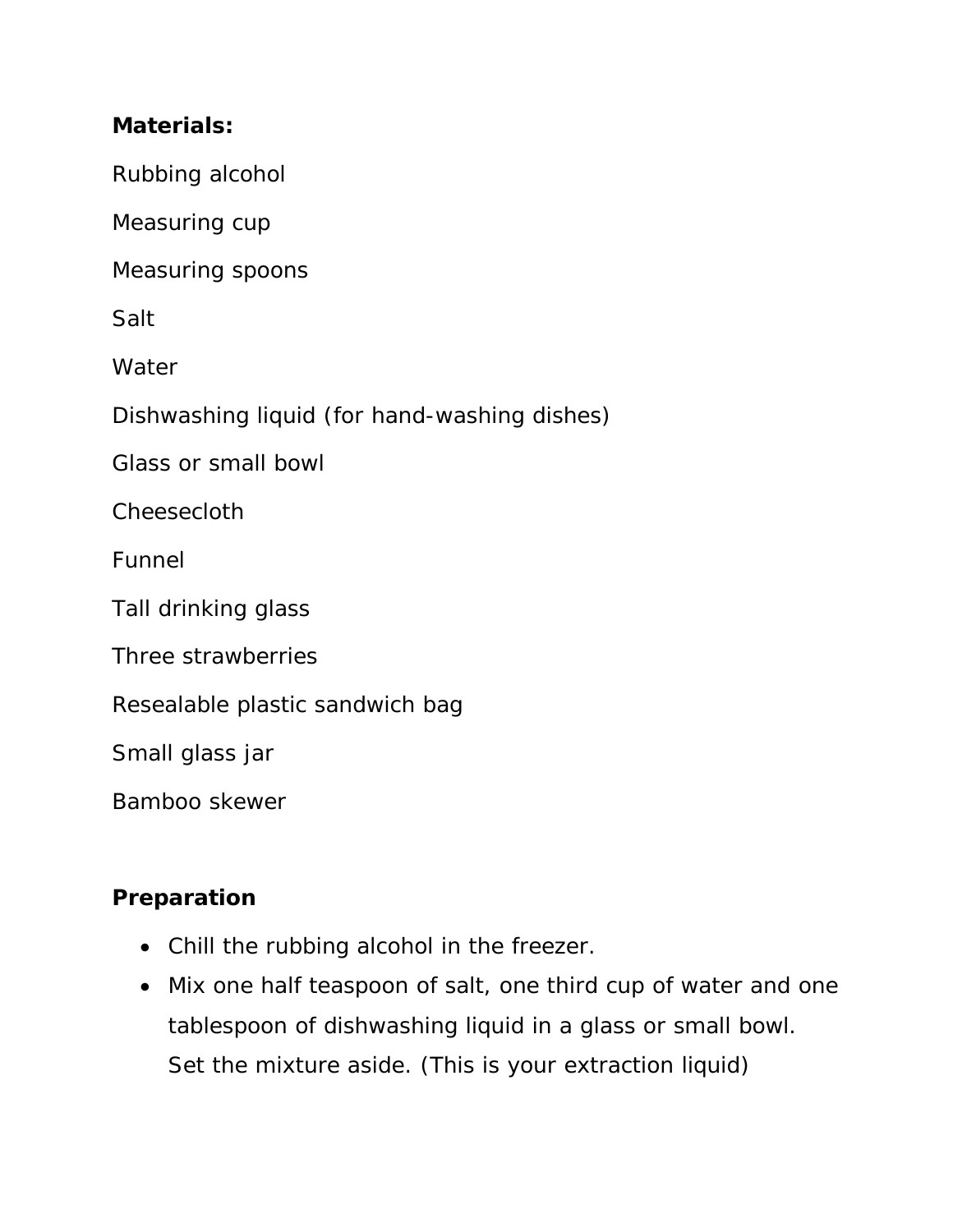- Completely line the funnel with cheesecloth. Insert the funnel tube into the tall drinking glass (**not** the glass with the extraction liquid in it).
- Remove and discard the green tops from strawberries.

### **Procedure**

- $\triangleright$  Put the strawberries into a resealable plastic sandwich bag and push out all the extra air. Seal the bag tightly.
- With your fingers, squeeze and smash the strawberries for two minutes.
- Add three tablespoons of the extraction liquid you prepared to the strawberries in the bag. Push out all the extra air and reseal the bag.
- $\triangleright$  Squeeze the strawberry mixture with your fingers for one minute.
- $\triangleright$  Pour the strawberry mixture from the bag into the funnel. Let it drip through the cheesecloth and into the tall glass until there is very little liquid left in the funnel (only wet pulp remains).
- $\triangleright$  Pour the filtered strawberry liquid from the tall glass into the small glass jar so that the jar is one quarter full.
- Measure out one half cup of cold rubbing alcohol.
- $\triangleright$  Tilt the jar and very slowly pour the alcohol down its side. Pour until the alcohol has formed approximately a one-inchdeep layer on top of the strawberry liquid. You may not need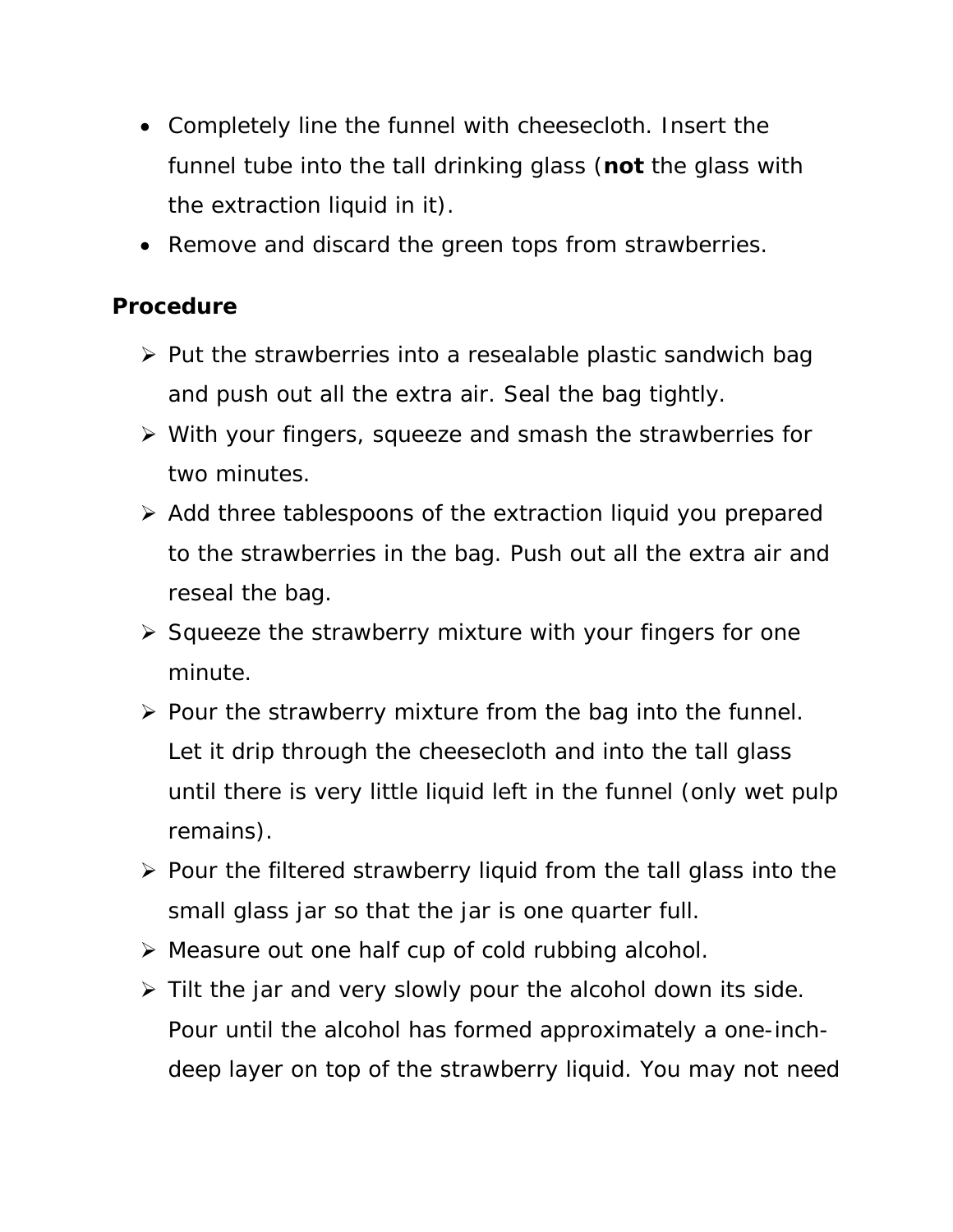all of the one half cup of alcohol to form the one-inch layer. Do not let the strawberry liquid and alcohol mix.

- $\triangleright$  Study the mixture inside of the jar. The strawberry DNA will appear as gooey clear/white stringy stuff.
- $\triangleright$  Dip the bamboo skewer into the jar where the strawberry liquid and alcohol layers meet and then pull up the skewer.

### **Observations and Results**

When you added the salt and detergent mixture to the smashed strawberries, the detergent helped lyse the strawberry cells, releasing the DNA into solution, whereas the salt helped create an environment where the different DNA strands could gather and clump, making it easier for you to see them. (When you added the salt and detergent mixture, you probably mostly just saw more bubbles form in the bag because of the detergent.) After you added the cold rubbing alcohol to the filtered strawberry liquid, the alcohol should have precipitated the DNA out of the liquid while the rest of the liquid remained in the solution. You should have seen the white/clear gooey DNA strands in the alcohol layer as well as between the two layers. A single strand of DNA clumped in this activity you were able to see just how much of it three strawberries have when all of their octoploid cells are combined!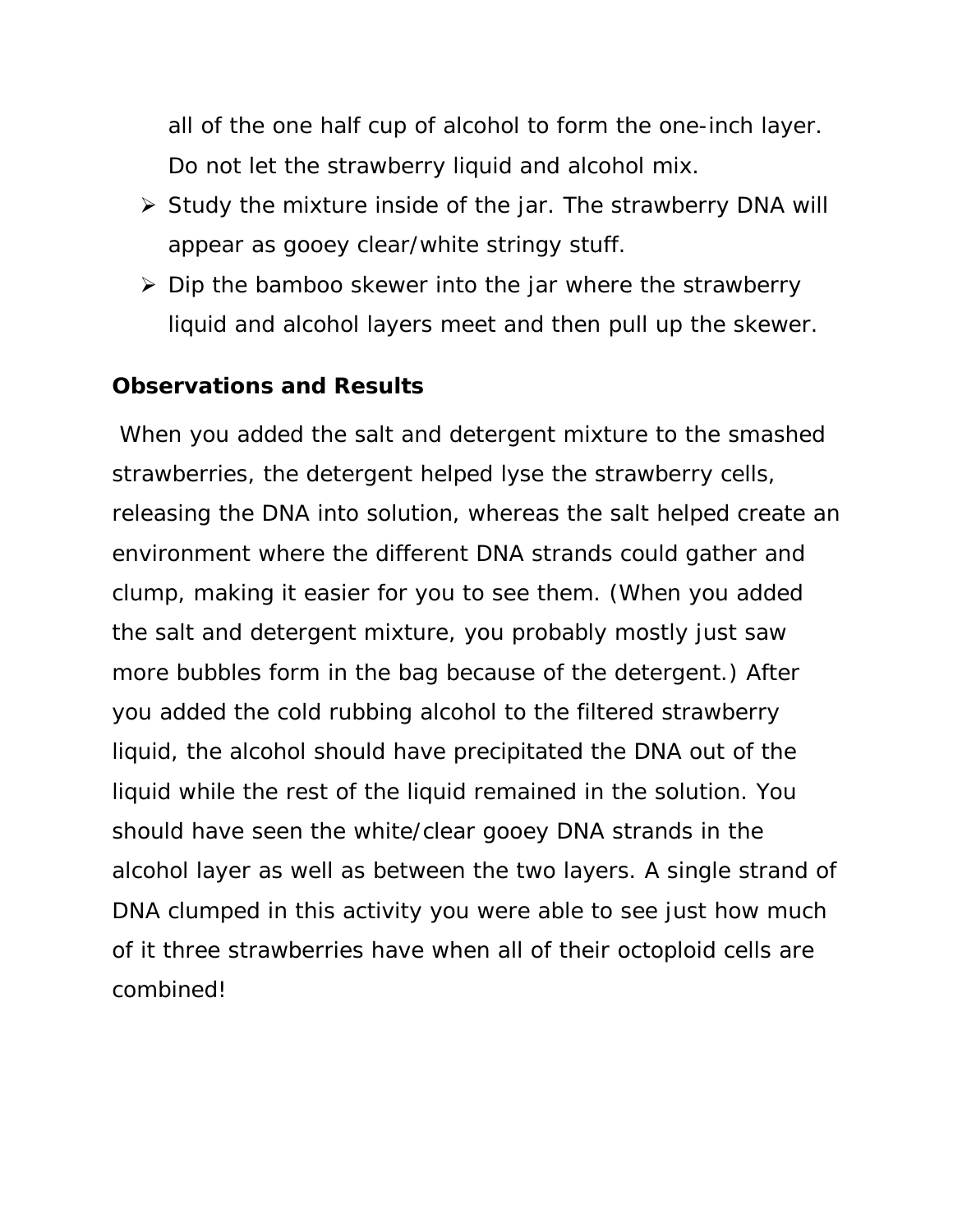# **Follow up questions:**

- What did the DNA look like?
- How small is the DNA and why can we see it now?
- How the DNA was extracted using alcohol?
- What is the structure of DNA and why does it look like a folded thread?

# **Reference:**

NIH, U.S. National Library of Medicine, <https://ghr.nlm.nih.gov/primer/basics/dna>

Earth sky team: What's the difference between plant DNA and animal DNA?

Retrieved from: http://earthsky.org/earth/dna-animals-plants#

Squishy Science: Extract DNA from smashed strawberries. A genetically geared activity from Science buddies. Retrieved from [https://www.scientificamerican.com/article/squishy-science](https://www.scientificamerican.com/article/squishy-science-extract-dna-from-smashed-strawberries/)[extract-dna-from-smashed-strawberries/](https://www.scientificamerican.com/article/squishy-science-extract-dna-from-smashed-strawberries/)

**Images:**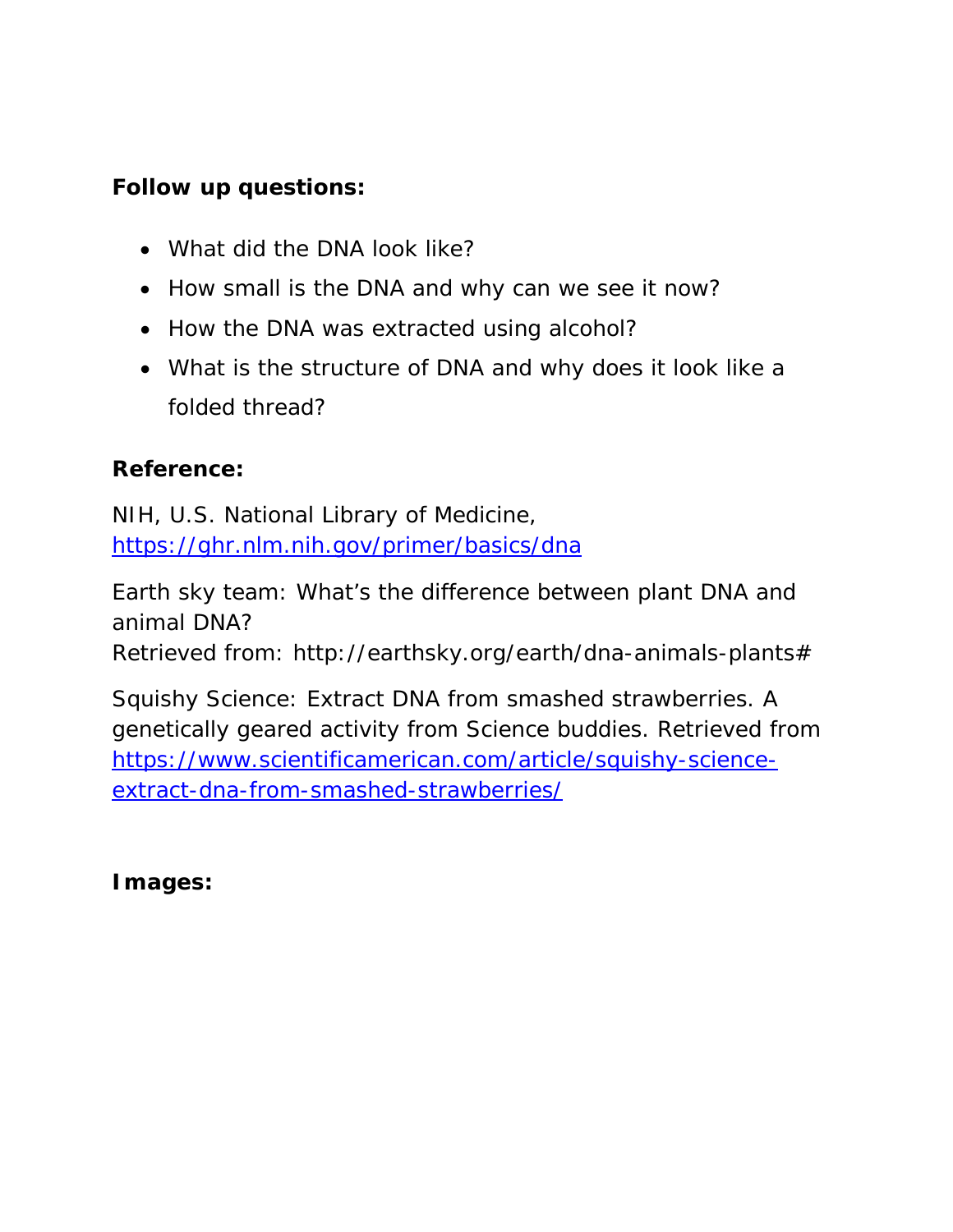





# **Image references:**

Title image:

[https://www.slideshare.net/stratt45/dna-extraction-strawberry](https://www.slideshare.net/stratt45/dna-extraction-strawberry-lab-spring-2015)[lab-spring-2015](https://www.slideshare.net/stratt45/dna-extraction-strawberry-lab-spring-2015)